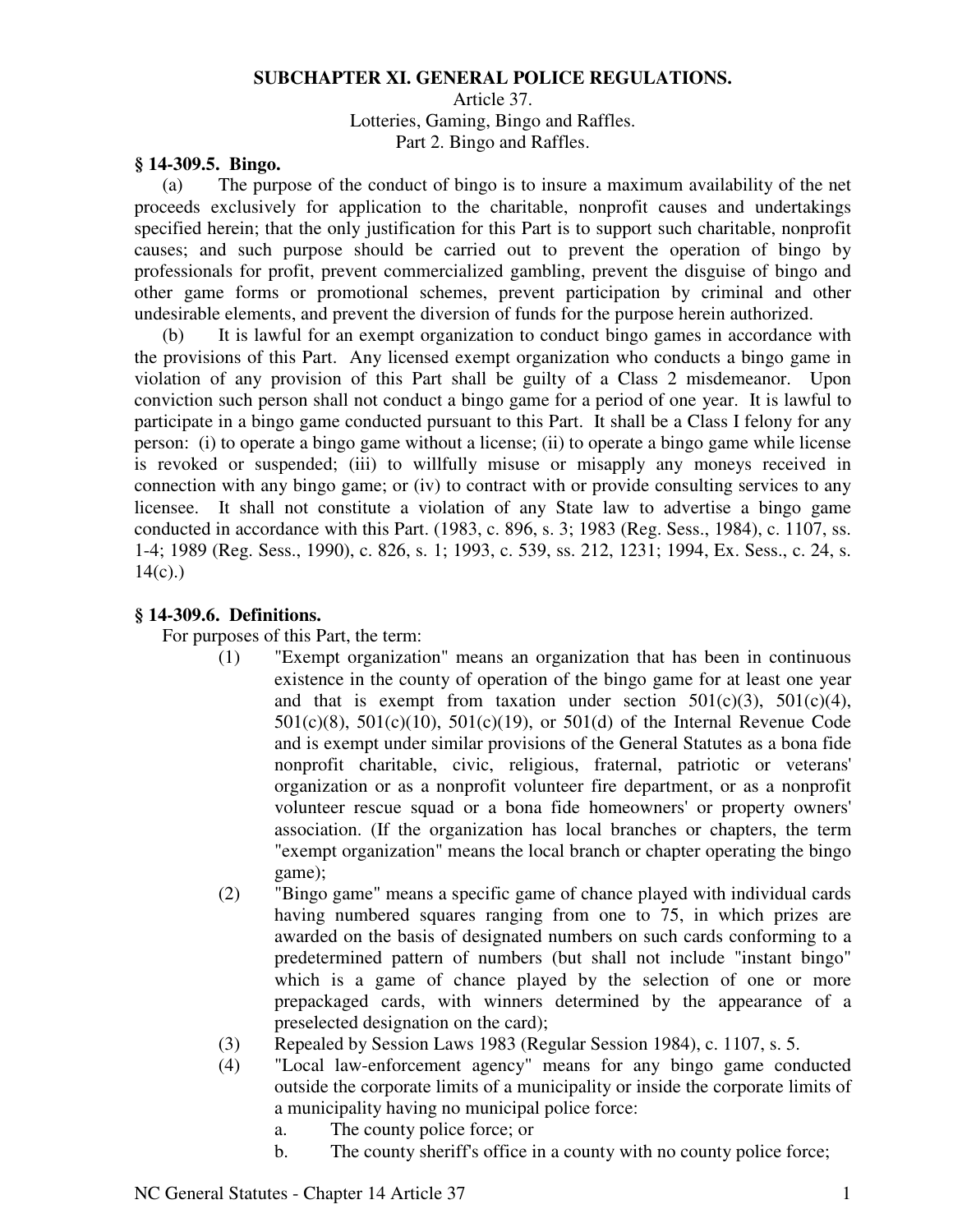- (5) "Local law-enforcement agency" means the municipal police for any bingo game conducted within the corporate limits of a municipality having a police force;
- (6) "Beach bingo games" means bingo games which have prizes of ten dollars (\$10.00) or less or merchandise that is not redeemable for cash and that has a value of ten dollars (\$10.00) or less; and
- (7) "Licensed exempt organization" means an exempt organization which possesses a currently valid license. (1983, c. 896, s. 3; 1983 (Reg. Sess., 1984), c. 1107, ss. 2, 5.)

# **§ 14-309.7. Licensing procedure.**

(a) An exempt organization may not operate a bingo game at a location without a license. Application for a bingo license shall be made to the Department of Public Safety on a form prescribed by the Department. The Department shall charge an annual application fee of two hundred dollars (\$200.00) to defray the cost of issuing bingo licenses and handling bingo audit reports. The fees collected shall be deposited in the General Fund of the State. This license shall expire one year after the granting of the license. This license may be renewed yearly, if the applicant pays the application fee and files an audit with the Department pursuant to G.S. 14-309.11. A copy of the application and license shall be furnished to the local law-enforcement agency in the county or municipality in which the licensee intends to operate before bingo is conducted by the licensee.

- (b) Each application and renewal application shall contain the following information:
	- (1) The name and address of the applicant and if the applicant is a corporation, association or other similar legal entity, the name and home address of each of the officers of the organization as well as the name and address of the directors, or other persons similarly situated, of the organization.
	- (2) The name and home address of each of the members of the special committee.
	- (3) A copy of the application for recognition of exemptions and a determination letter from the Internal Revenue Service and the Department of Revenue that indicates that the organization is an exempt organization and stating the section under which that exemption is granted; except that if the organization is a State or local branch, lodge, post, or chapter of a national organization, a copy of the determination letter of the national organization satisfies this requirement.
	- (4) The location at which the applicant will conduct the bingo games. If the premises are leased, a copy of the lease or rental agreement.

(c) In order for an exempt organization to have a member familiar with the operation of bingo present on the premises at all times when bingo is being played and for this member to be responsible for the receiving, reporting and depositing of all revenues received, the exempt organization may pay one member for conducting a bingo game. Such pay shall be on an hourly basis only for the time bingo is actually being played and shall not exceed one and one-half times the existing minimum wage in North Carolina. The member paid under this provision shall be a member in good standing of the exempt organization for at least one year and shall not be the lessor or an employee or agent of the lessor. No other person may be compensated for conducting a bingo game from funds derived from any activities occurring in, or simultaneously with, the playing of bingo, including funds derived from concessions. An exempt organization shall not contract with any person for the purpose of conducting a bingo game. Except as provided in subsection (e) of this section, an exempt organization may hold a bingo game only in or on property owned (either legally or equitably and the buildings must be of a permanent nature with approved plumbing for bathrooms and not movable or of a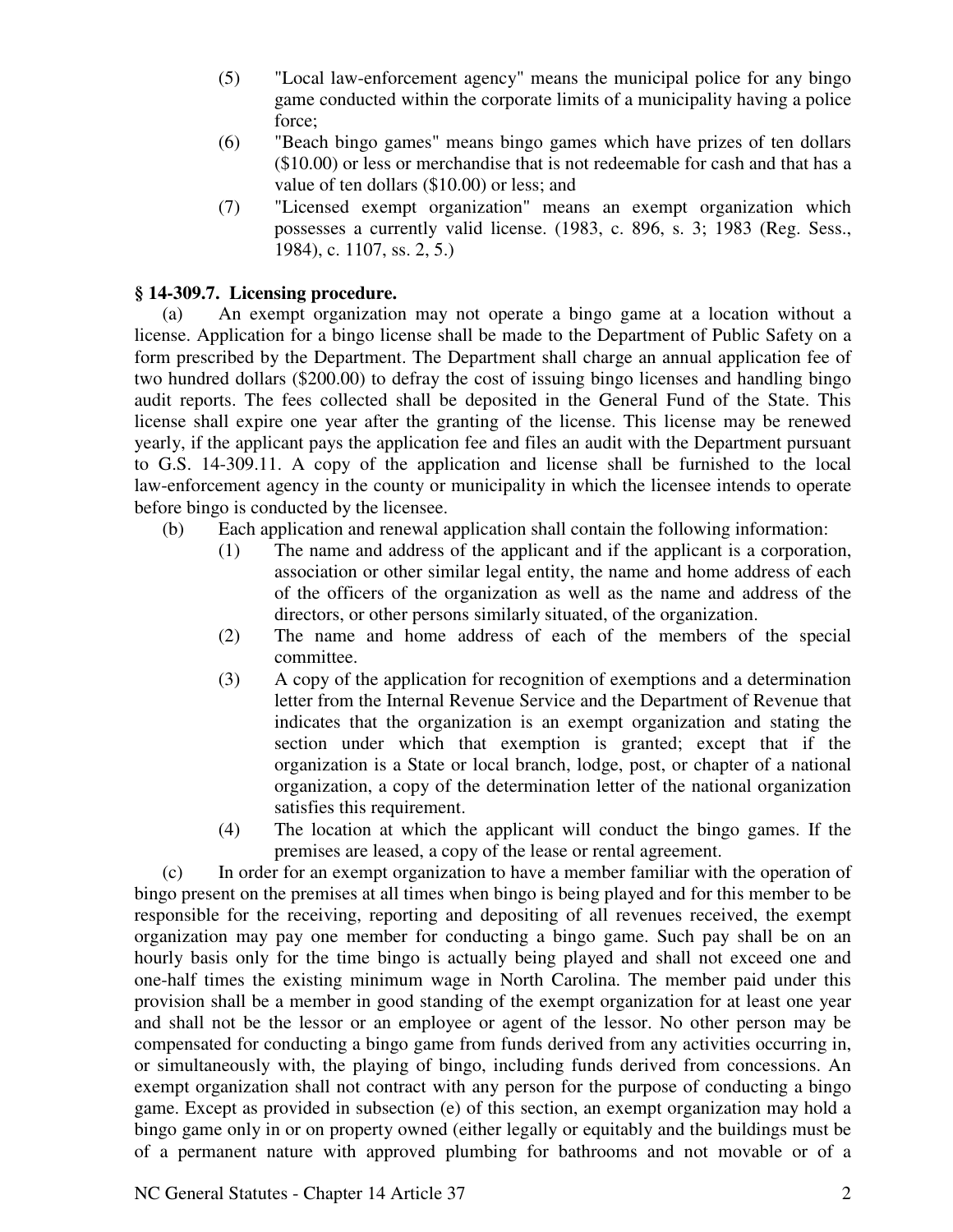temporary nature such as a tent or lean-to) or leased by the organization from the owner or bona fide property management agent (no subleasing is permitted) at a total monthly rental in an amount not to exceed one and one-quarter percent  $(1 \frac{1}{4}\%)$  of the total assessed ad valorem tax value of the portion of the building actually used for the bingo games and the land value on which the building is located (not to exceed two acres) for all activities conducted therein including the playing of bingo for a period of not less than one year and actually occupied and used by that organization on a regular basis for purposes other than bingo for at least six months before the game; and all equipment used by the exempt organization in conducting the bingo game must be owned by the organization. Unless the exempt organization leases the property in accordance with this subsection, an exempt organization may conduct a bingo game only in or on property that is exempt from property taxes levied under Subchapter II of Chapter 105 of the General Statutes, or that is classified and not subject to any property taxes levied under Subchapter II of Chapter 105 of the General Statutes. It shall be unlawful for any person to operate beach bingo games at a location which is being used by any licensed exempt organization for the purpose of conducting bingo games.

(d) Conduct of a bingo game or raffle under this Part on such property shall not operate to defeat an exemption or classification under Subchapter II of Chapter 105 of the General Statutes.

(e) An exempt organization that wants to conduct only an annual or semiannual bingo game may apply to the Department of Public Safety for a limited occasion permit. The Department of Public Safety may require such information as is reasonable and necessary to determine that the bingo game is conducted in accordance with the provisions of this Part but may not require more information than previously specified in this section for application of a regular license. The application shall be made to the Department on prescribed forms at least 30 days prior to the scheduled date of the bingo game. In lieu of the reporting requirements of G.S. 14-309.11(b) the exempt organization shall file with the licensing agency and local law-enforcement a report on prescribed forms no later than 30 days following the conduct of the bingo game for which the permit was obtained. Such report may require such information as is reasonable and necessary to determine that the bingo game was conducted in accordance with the provisions of this Part but may not require more information than specified in G.S. 14-309.11(b). Any licensed exempt organization may donate or loan its equipment or use of its premises to an exempt organization which has secured a limited occasion permit provided such arrangement is disclosed in the limited occasion permit application and is approved by the Department of Public Safety. Except as stated above, all provisions of this Part shall apply to any exempt organization operating a bingo game under this provision. (1983, c. 896, s. 3; c. 923, s. 217; 1983 (Reg. Sess., 1984), c. 1107, ss. 2, 4, 6; 1987, c. 866, ss. 1, 2; 1987 (Reg. Sess., 1988), c. 1001, s. 1; 1997-443, s. 11A.118(a); 2002-159, ss. 3(a), 3(b); 2009-451, s. 17.6; 2011-145, s. 19.1(g).)

## **§ 14-309.8. Limit on sessions.**

The number of sessions of bingo conducted or sponsored by an exempt organization shall be limited to two sessions per week and such sessions must not exceed a period of five hours each per session. No two sessions of bingo shall be held within a 48-hour period of time. No more than two sessions of bingo shall be operated or conducted in any one building, hall or structure during any one calendar week and if two sessions are held, they must be held by the same exempt organization. This section shall not apply to bingo games conducted at a fair or other exhibition conducted pursuant to Article 45 of Chapter 106 of the General Statutes. (1983, c. 896, s. 3; c. 923, s. 217; 1983 (Reg. Sess., 1984), c. 1107, ss. 6, 7.)

#### **§ 14-309.9. Bingo prizes.**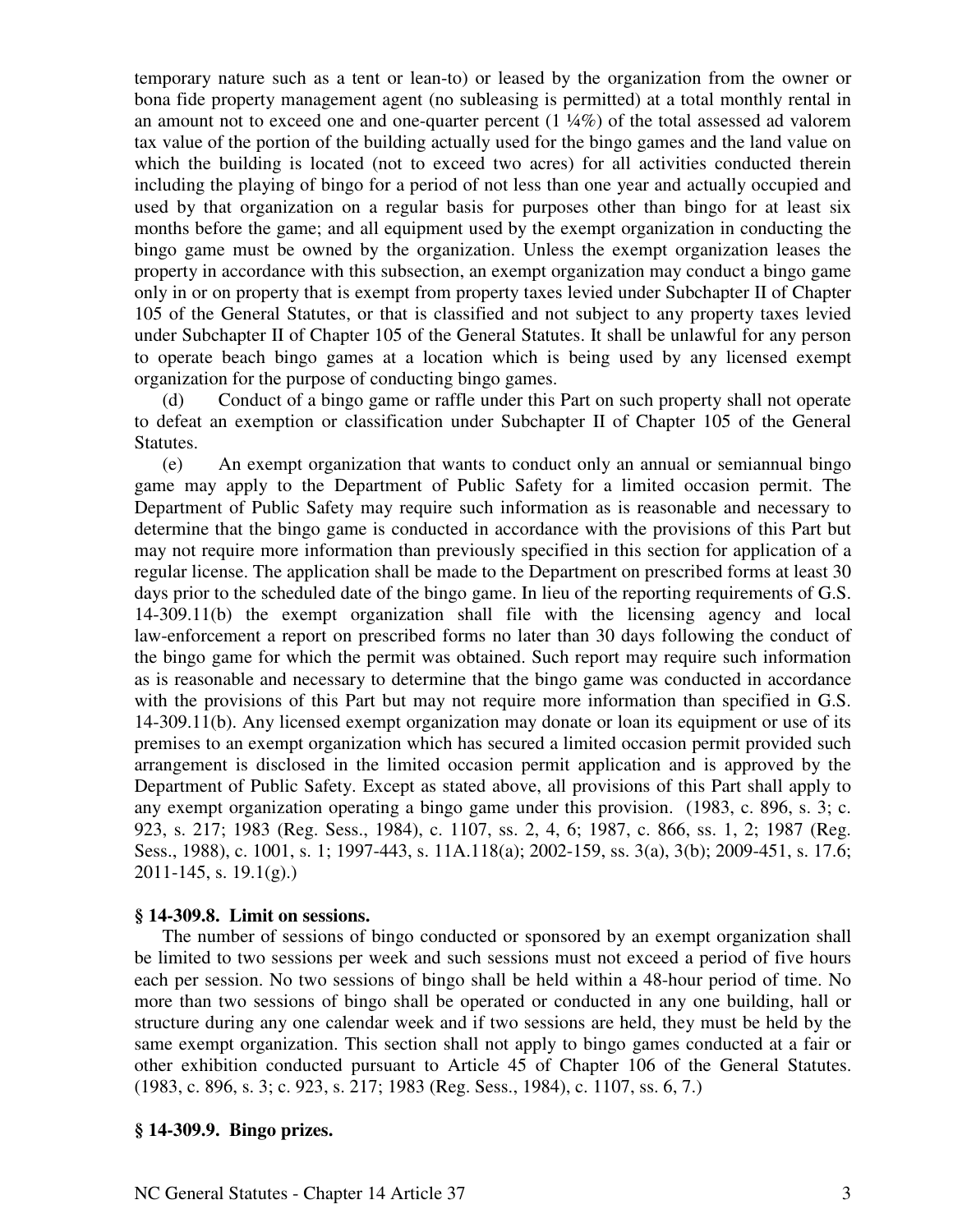(a) The maximum prize in cash or merchandise that may be offered or paid for any one game of bingo is five hundred dollars (\$500.00). The maximum aggregate amount of prizes, in cash and/or merchandise, that may be offered or paid at any one session of bingo is one thousand five hundred dollars (\$1,500). Provided, however, that if an exempt organization holds only one session of bingo during a calendar week, the maximum aggregate amount of prizes, in cash and/or merchandise, that may be offered or paid at any one session is two thousand five hundred dollars (\$2,500).

(b) Repealed by Session Laws 1983 (Regular Session 1984), c. 1107, s. 8.

(c) This section shall not apply to bingo games conducted at a fair or other exhibition conducted pursuant to Article 45 of Chapter 106 of the General Statutes. (1983, c. 896, s. 3; 1983 (Reg. Sess., 1984), c. 1107, ss. 6, 8.)

## **§ 14-309.10. Operation of bingo.**

The operation of bingo games shall be the direct responsibility of, and controlled by, a special committee selected by the governing body of the exempt organization in the manner provided by the rules of the exempt organization. (1983, c. 896, s. 3; 1983 (Reg. Sess., 1984), c. 1107, s. 9.)

#### **§ 14-309.11. Accounting and use of proceeds.**

(a) All funds received in connection with a bingo game shall be placed in a separate bank account. No funds may be disbursed from this account except the exempt organization may expend proceeds for prizes, advertising, utilities, and the purchase of supplies and equipment used [in conducting the raffle and] in playing bingo, taxes and license fees related to bingo and the payment of compensation as authorized by G.S. 14-309.7(c) and for the purposes set forth below for the remaining proceeds. Such payments shall be made by consecutively numbered checks. Any proceeds available in the account after payment of the above expenses shall inure to the exempt organization to be used for religious, charitable, civic, scientific, testing, public safety, literary, or educational purposes or for purchasing, constructing, maintaining, operating or using equipment or land or a building or improvements thereto owned by and for the exempt organization and used for civic purposes or made available by the exempt organization for use by the general public from time to time, or to foster amateur sports competition, or for the prevention of cruelty to children or animals, provided that no proceeds shall be used or expended for social functions for the members of the exempt organization.

(b) An audit of the account required by subsection (a) of this section shall be prepared annually for the period of January 1 through December 31 or otherwise as directed by the Department of Public Safety and shall be filed with the Department of Public Safety and the local law-enforcement agency at a time directed by the Department of Public Safety. The audit shall be prepared on a form approved by the Department of Public Safety and shall include the following information:

- (1) The number of bingo games conducted or sponsored by the exempt organization;
- (2) The location and date at which each bingo game was conducted and the prize awarded;
- (3) The gross receipts of each bingo game;
- (4) The cost or amount of any prize given at each bingo game;
- (5) The amount paid in prizes at each session;
- (6) The net return to the exempt organization; and
- (7) The disbursements from the separate account and the purpose of those disbursements, including the date of each transaction and the name and address of each payee.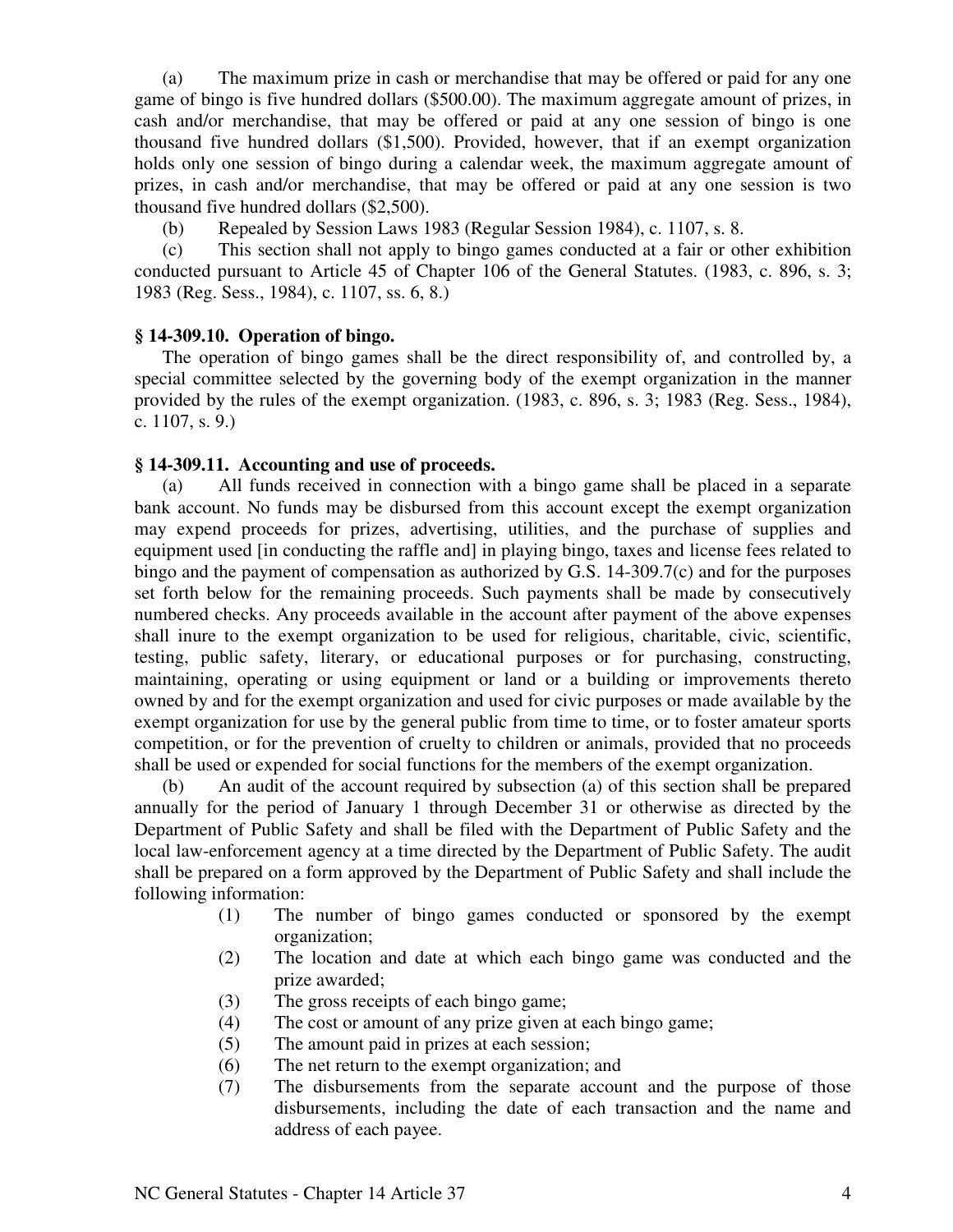(c) Any person who shall willfully furnish, supply, or otherwise give false information in any audit or statement filed pursuant to this section shall be guilty of a Class 2 misdemeanor.

All books, papers, records and documents relevant to determining whether an organization has acted or is acting in compliance with this section shall be open to inspection by the law-enforcement agency or its designee, or the district attorney or his designee, or the Department of Public Safety at reasonable times and during reasonable hours. (1983, c. 896, s. 3; 1983 (Reg. Sess., 1984), c. 1107, ss. 2, 3, 9; 1987, c. 866, s. 3; 1987 (Reg. Sess., 1988), c. 1001, s. 1; 1993, c. 539, s. 213; 1994, Ex. Sess., c. 24, s. 14(c); 1997-443, s. 11A.118(a); 2002-159, ss.  $4(a)$ , (b); 2011-145, s. 19.1(g).)

## **§ 14-309.12. Violation is gambling.**

A bingo game conducted otherwise than in accordance with the provisions of this Part is "gambling" within the meaning of G.S. 19-1 et seq., and proceedings against such bingo game may be instituted as provided for in Chapter 19 of the General Statutes. (1983, c. 896, s. 3; 1983 (Reg. Sess., 1984), c. 1107, s. 2.)

# **§ 14-309.13. Public sessions.**

Any exempt organization operating a bingo game which is open to persons other than members of the exempt organization, their spouses, and their children shall make such bingo game open to the general public. (1983, c. 896, s. 3; 1983 (Reg. Sess., 1984), c. 1107, s. 4.)

# **§ 14-309.14. Beach bingo.**

Nothing in this Article shall apply to "beach bingo" games except for the following subdivisions:

- (1) No beach bingo game may offer a prize having a value greater than ten dollars (\$10.00). Any person offering a greater than ten-dollar (\$10.00) but less than fifty-dollar (\$50.00) prize is guilty of a Class 2 misdemeanor. Any person offering a prize of fifty dollars (\$50.00) or greater is guilty of a Class I felony.
- (2) No beach bingo game may be held in conjunction with any other lawful bingo game, with any "promotional bingo game", or with any offering of an opportunity to obtain anything of value, whether for valuable consideration or not. No beach bingo game may offer free bingo games as a promotion, for prizes or otherwise. Any person who violates this subsection is guilty of a Class I felony.
- (3) G.S. 18B-308 shall apply to beach bingo games.
- (4) Upon conviction under any provision of this section, such person shall not conduct a bingo game for a period of at least one year. (1983, c. 896, s. 3; 1983 (Reg. Sess., 1984), c. 1107, s. 10; 1987, c. 701; 1989 (Reg. Sess., 1990), c. 826, s. 2; 1993, c. 539, ss. 214, 1232; 1994, Ex. Sess., c. 24, s.  $14(c)$ .)

## **§ 14-309.15. Raffles.**

(a) It is lawful for any nonprofit organization or association, recognized by the Department of Revenue as tax-exempt pursuant to G.S. 105-130.11(a), or for any bona fide branch, chapter, or affiliate of such organization, and for any government entity within the State, to conduct raffles in accordance with this section. Any person who conducts a raffle in violation of any provision of this section shall be guilty of a Class 2 misdemeanor. Upon conviction that person shall not conduct a raffle for a period of one year. It is lawful to participate in a raffle conducted pursuant to this section. It shall not constitute a violation of